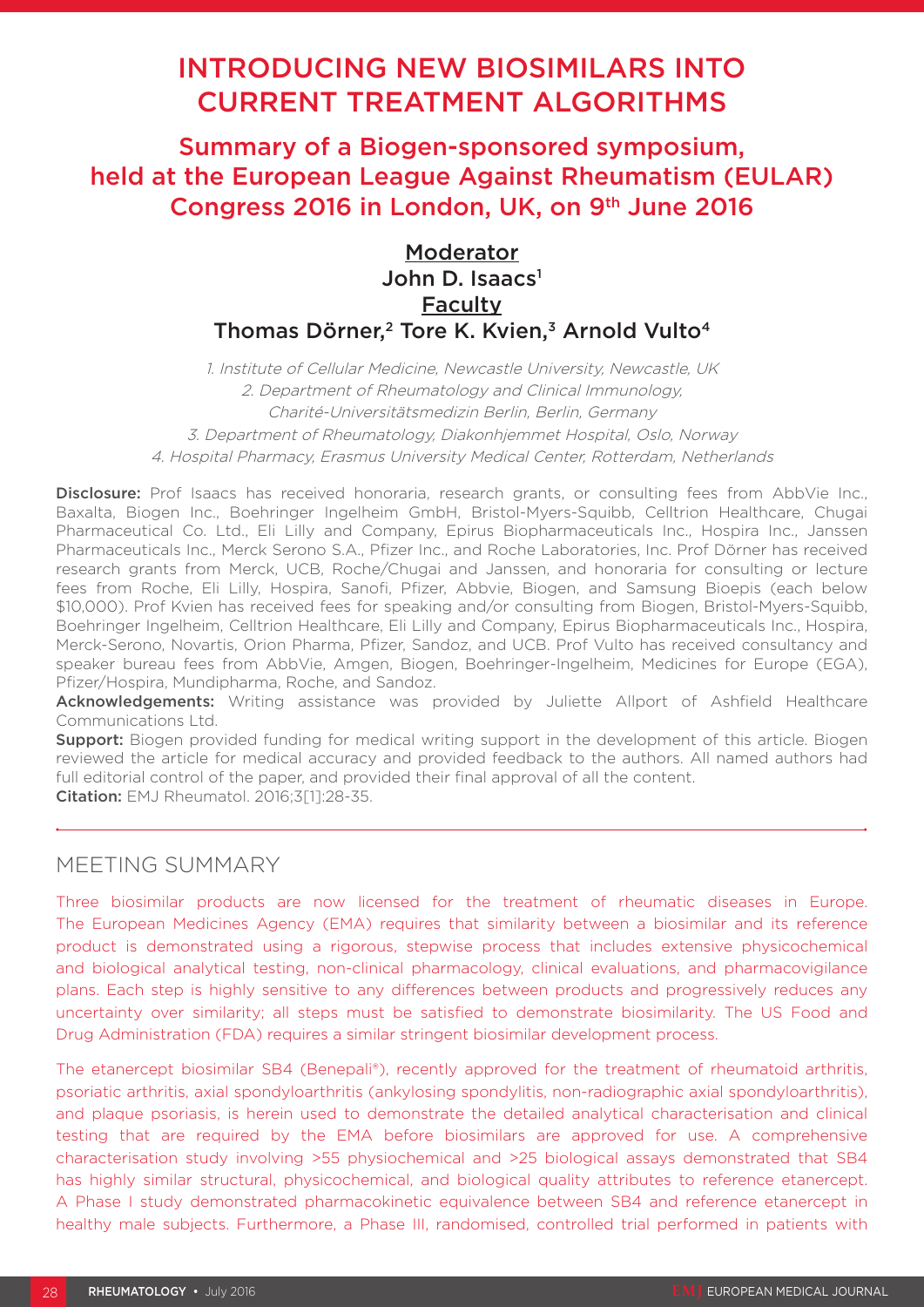moderate-to-severe rheumatoid arthritis despite treatment with methotrexate (MTX) showed that SB4 was equivalent to etanercept in terms of efficacy, safety, and immunogenicity.

In conclusion, the biosimilar development process performed according to EMA or FDA guidelines is highly rigorous and comprehensive. Biosimilars such as SB4 are now available in clinical practice and are likely to improve access, reduce costs, and ultimately, improve health outcomes.

### INTRODUCTION

A biosimilar is defined by the EMA as "a biological medicinal product that contains a version of the active substance of an already authorised original biological medicinal product."1 In developing a biosimilar, the aim is to create a highly similar product with no clinically meaningful differences from the reference biological in terms of safety, purity, and potency. Three biosimilar products are now licensed for the treatment of rheumatologic diseases in Europe: two infliximab biosimilars (CT-P13 and SB2) and one etanercept biosimilar (SB4). Biosimilars have considerable potential to offer cost savings and increased accessibility to effective biologic disease-modifying anti-rheumatic drugs (bDMARDs).2 However, it is crucial that clinicians are confident that biosimilars have no meaningful differences compared with their reference products.

The comprehensive and stepwise assessment of the totality of evidence required by the EMA for biosimilar development was reviewed by international experts at a Biogen-sponsored, interactive symposium held during EULAR 2016, and illustrated through the example of the recentlyapproved etanercept biosimilar, SB4 (Benepali®). Furthermore, the expert faculty and audience discussed the practical benefits of introducing these new biosimilars into treatment algorithms for rheumatic diseases.

## BIOSIMILARITY: AN INNOVATIVE REGULATORY AND DEVELOPMENT CONCEPT

Biological drugs are intrinsically complex proteins produced by living cells, and are highly sensitive to changes in manufacturing processes and storage conditions.3 This complexity means that biosimilars cannot be generic or identical copies of the innovator biological because they are not created using exactly the same manufacturing conditions as the reference product. Thus, development of biosimilar products requires a rigorous and

comprehensive set of comparability exercises and regulatory evaluation. According to the EMA, it needs to be demonstrated that the biosimilar is highly similar to its biological reference product, with no clinically meaningful differences in quality characteristics, biological activity, safety, and efficacy.<sup>1</sup> The active substance, posology, and route of administration for the biosimilar also need to be the same as for its reference product. Changes intended to improve efficacy are not considered part of the biosimilar approach.

#### *"You can't apply the generic rules, because they [biosimilars] are not generics. You cannot make a generic biosimilar."* (John D. Isaacs)

It is important to understand that currently used reference biologicals can themselves be considered as different versions of the original products at launch.4,5 Because of the complexity of the products and their reliance on cell culture for production, it is impossible for any manufacturer to keep a biological perfectly consistent over time or across multiple production plants. Furthermore, the reference product may have undergone a number of intentional manufacturing changes since its approval. For example, reference etanercept (Enbrel®\*) has undergone more than 20 postapproval changes.4 Regulatory authorities have extensive experience in scrutinising and approving any such changes, with comparability exercises required when any critical changes are made to the manufacturing process, such as introducing a new purification step or setting up a new manufacturing site.

*"We are fortunate in Europe that the EMA has long experience in their consideration of biosimilars… this is why many clinicians have a lot of trust in what the EMA is actually doing in their regulatory pathways."* (Tore K. Kvien)

The EMA has pioneered the biosimilars development pathway (Figure 1), developing guidelines in 2005 and 2006 for approval of biosimilars using an abbreviated registration process. Of particular relevance to rheumatologists are the specific guidelines for monoclonal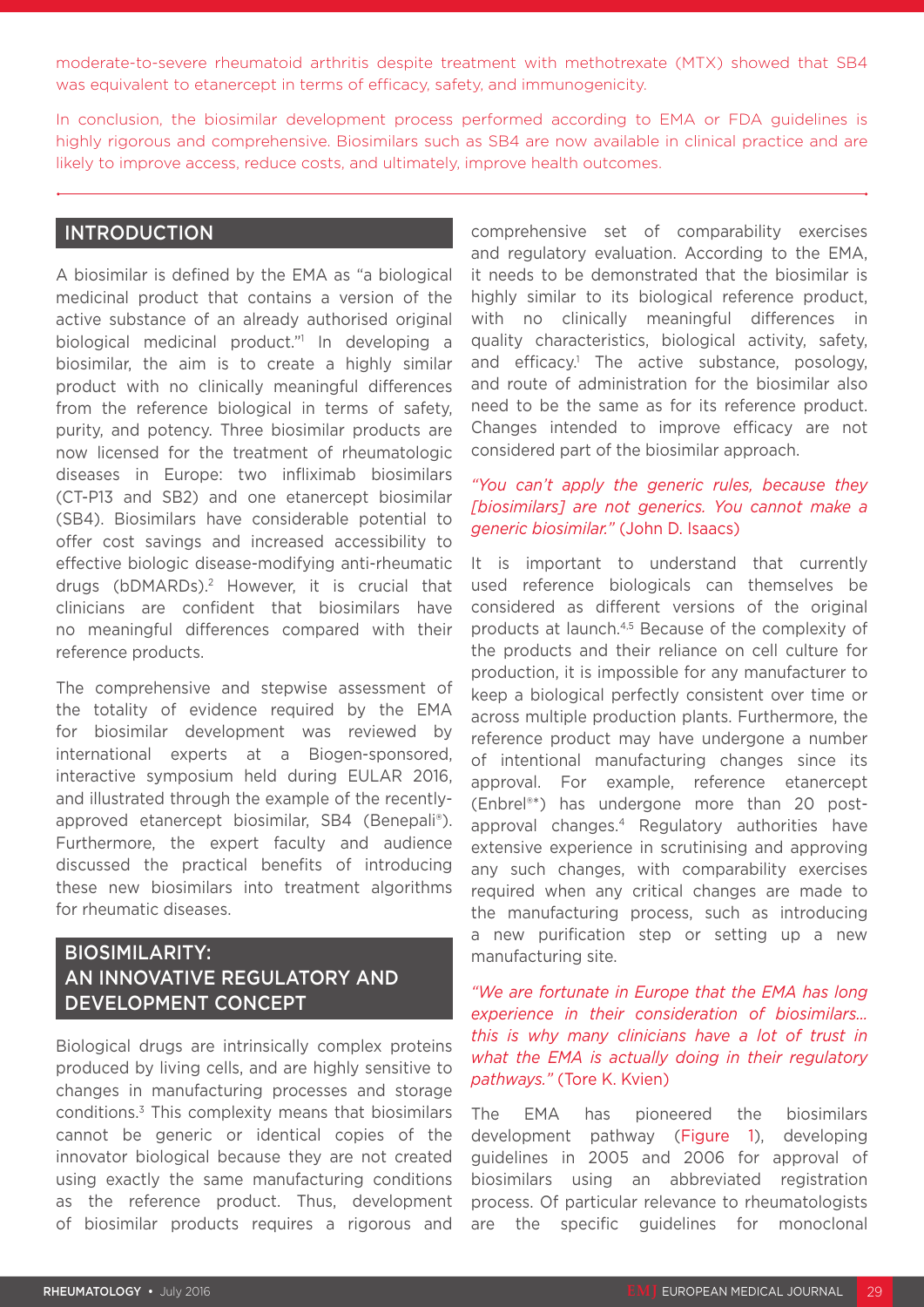antibodies, published in  $2012$ , and the guidelines for biotechnology-derived proteins, revised in 2015.7 The World Health Organization (WHO), FDA, and regulatory authorities in Canada and Japan have produced similar guidance, as recently summarised.<sup>2</sup> In the European Union (EU), the EMA website provides a helpful overview of currently licensed biosimilars (www.ema.europa.eu)\*\*. Biosimilars developed in countries with less rigorous regulatory pathways for such products are referred to as 'biocopies' or 'biomimics' and cannot necessarily be expected to have the same efficacy and safety profile as the reference biological.8 Furthermore, biocopies may not be subject to rigorous pharmacovigilance processes to identify safety issues.

*"We have to be very careful that we do not compare what is happening in countries with regulatory EMA and FDA pathways with other countries that do not scrutinise their products so carefully."* (Arnold Vulto)

## STEPWISE ASSESSMENT FOR TOTALITY OF EVIDENCE REQUIRED TO ESTABLISH BIOSIMILARITY

One of the goals of biosimilar development is to establish biosimilarity, not to re-establish benefit and safety.1 Biosimilarity is demonstrated using a rigorous stepwise process to generate a totality of evidence that incorporates results from extensive physicochemical and biological analytical testing, non-clinical pharmacology, and clinical evaluations (Figure 2). All steps must be satisfied to confirm biosimilarity i.e. eventual differences have no relevance for clinical efficacy and safety.

*"For the regular physician treating patients, it is sufficient to understand that EMA…are doing a comprehensive comparability exercise to look at analytical and in vitro data…Some of the details are very complex for regular clinicians, but this should not be a barrier to using these drugs."*  (Tore K. Kvien)

In the EU, this stepwise assessment is a comprehensive and transparent process with the assessment history for each product documented in detail in the European Public Assessment Report (EPAR), published by the EMA. At present, this detailed information is not fully documented in the product's Summary of Product Characteristics (SmPC), which is, instead, identical to the reference product SmPC. It has been argued that, as the SmPC is the primary source of information for the physician, it should contain all pertinent information on the biosimilar as well as the reference product.<sup>10,11</sup>

*"The EMA is working on a third document… describing a summary of the EPAR for clinicians."*  (Arnold Vulto)



Figure 1: The European Medicines Agency (EMA) pioneered the biosimilars development pathway: timeline of guidelines issued by the EMA to guide the development of biosimilars.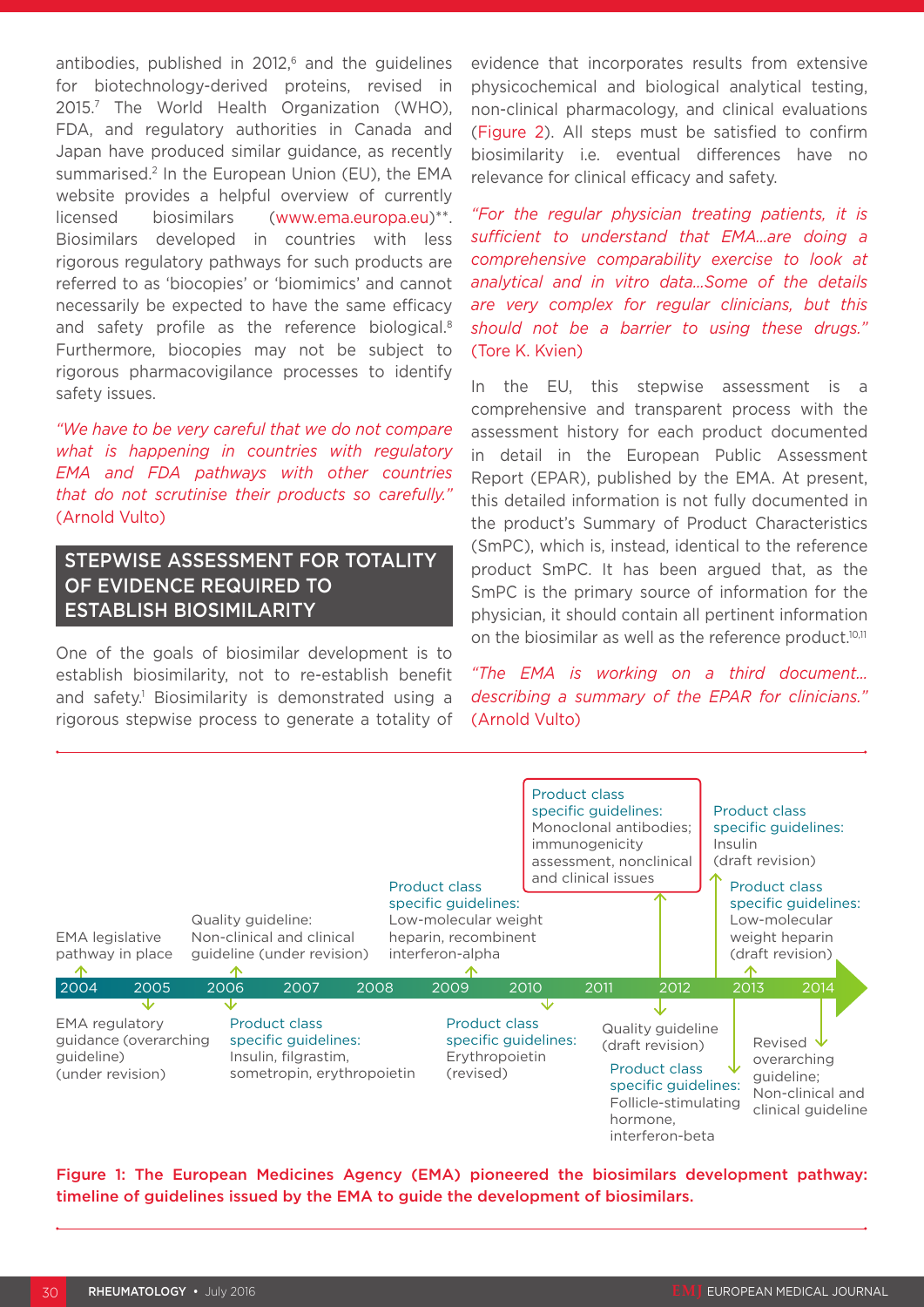

Figure 2: Stepwise assessment for the totality of evidence required to demonstrate biosimilarity.<sup>9</sup>

## Analytical Comparability

The biosimilar development process places significant emphasis on analytical methods to exclude any relevant differences between the biosimilar and its reference biological. A biosimilar should be highly similar to the reference product in physicochemical and biological terms, with any observed differences justified in terms of their potential impact on safety and efficacy.<sup>1</sup> Natural and manufacturing variability means that biologicals often comprise a mixture of protein isoforms, with differences in higher order structure, post-translational modifications (such as glycosylation), and charge profile.<sup>12</sup> This may result in changes in biological activity including receptor binding, effector function, cytotoxicity, and signal transduction. Characterisation studies are required that are "sensitive, specific, and sufficiently discriminatory to provide evidence that observed differences in quality attributes are not clinically relevant."7 The EMA notes that it is not expected that all quality attributes will be identical and minor differences may be acceptable, if appropriately justified.7 However, it is most important that attributes which are critical to the efficacy and safety of a drug (referred to as critical quality attributes [CQAs]) are identified and maintained across products.7

#### *"The rule for generic drugs is based only upon pharmacokinetic equivalence. Here we go far beyond that."* (Arnold Vulto)

SB4 (Benepali®) is an etanercept biosimilar that has been developed by Samsung Bioepis Co., Ltd. (South Korea), a joint venture between Samsung BioLogics and Biogen. SB4 is the first etanercept biosimilar approved for use

in the EU and is manufactured in Denmark. The analytical comparability of SB4 and reference etanercept was established in accordance with the International Conference of Harmonization  $comparability$  guideline<sup>13</sup> and the biosimilar guidelines of the EMA and FDA. Characterisation studies included >55 physiochemical tests and >25 biological assays to provide an extensive comparison of primary, secondary, and tertiary structure, purity and process-related impurities, glycan content and identity, and biological activities based on the mechanism of action.14 These studies used sophisticated, state-of-theart assays and are considered more sensitive than clinical measures at detecting small differences between molecules as they inherently exclude heterogeneous patient or disease factors. This comprehensive characterisation exercise clearly demonstrated that SB4 has highly similar structural, physicochemical, and biological quality attributes to reference etanercept.

*"Altogether, there were 80 tests described in detail [for SB4]…these data have been submitted to EMA and have been scrutinised."* (Arnold Vulto)

#### Clinical Pharmacology

Regulatory agencies typically require a Phase I pharmacokinetic comparability study of a biosimilar and its reference product as the first step in a biosimilar clinical development programme. While pharmacokinetic equivalence is necessary to demonstrate biosimilarity, it is insufficient of itself and must be coupled with analytic comparability and a Phase III clinical study. Generally, a singledose, crossover study with full pharmacokinetic characterisation in a homogeneous population is recommended to demonstrate biosimilarity.<sup>7</sup>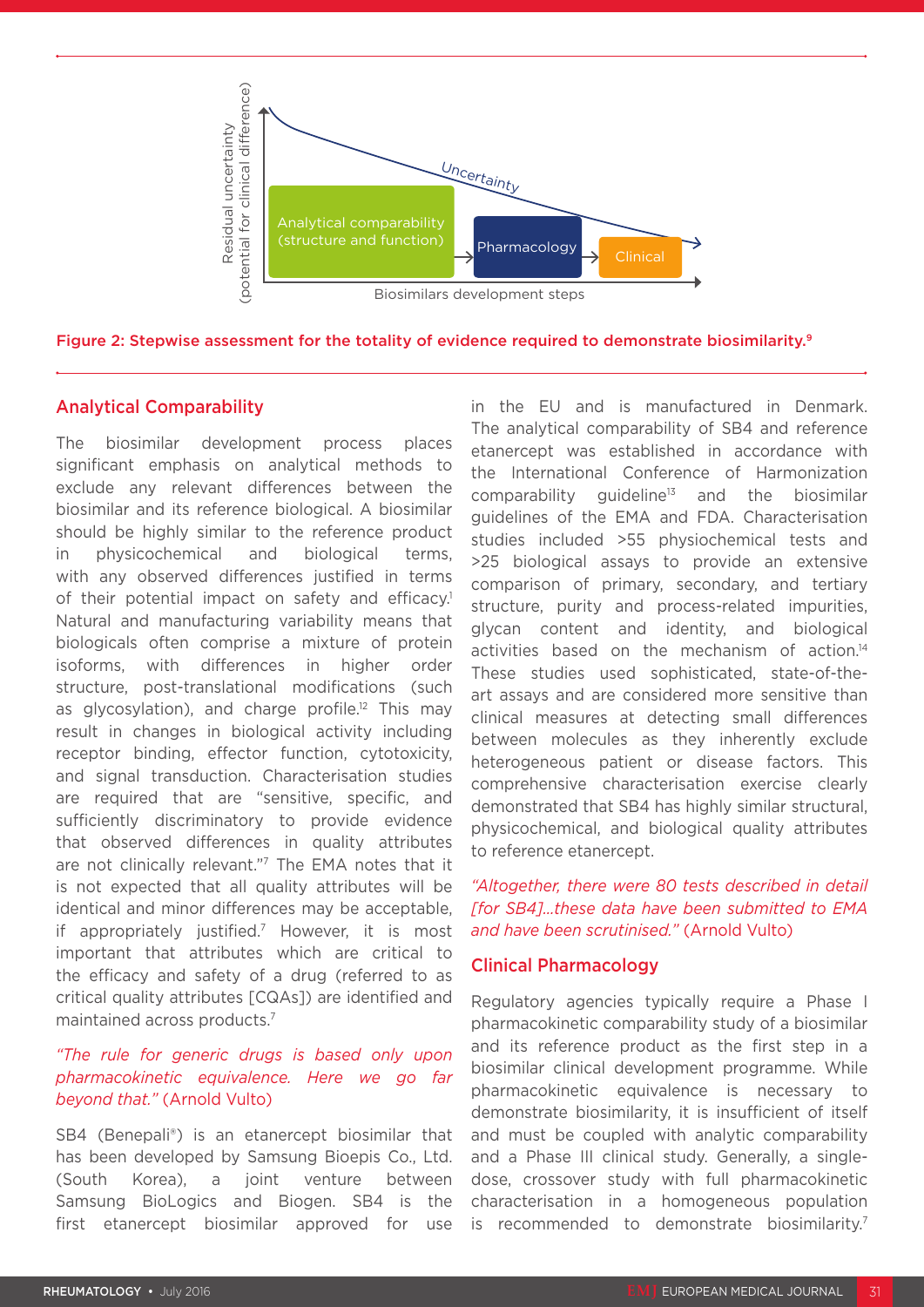To show pharmacokinetic equivalence, the confidence intervals (CIs) of the test-to-reference ratios of relevant pharmacokinetic parameters must be contained within a pre-specified equivalence margin, agreed upon with the regulatory agency.<sup>7</sup>

In the SB4 Phase I study, 138 healthy males were randomised to receive a single dose of SB4, reference etanercept sourced in the EU, or reference etanercept sourced in the US during Period 1, followed by crossover treatment in Period 2.<sup>15</sup> The crossover design allowed each subject to receive two treatments, so that a comparison between the two treatments could be made with each subject acting as their own control. The comparison between the EU- and US-sourced products also provided scientific justification for the use of EU-sourced etanercept as the only active comparator in the Phase III study.

The mean serum concentration-time profiles were superimposable between the SB4 and reference etanercept sourced in the EU, SB4 and reference etanercept sourced in the US, and reference etanercept sourced in the EU and US. The geometric least squares means ratios of  $AUC_{\text{inf}}$  (area under the concentration-time curve to infinity),  $AUC_{last}$  (AUC to the last quantifiable concentration) and  $C_{\text{max}}$  (maximum concentration) were close to 1 for all comparisons, and the corresponding 90% CIs were completely contained within the pre-specified equivalence margin of 80–125%.

#### *"The study definitely met its expectations, showing that there were no pharmacokinetic differences between the biosimilar etanercept SB4 and the originator products."* (Tore K. Kvien)

The incidence of treatment-emergent adverse events (TEAE) was similar between treatments, with no serious adverse events or deaths reported during the study. It is recognised that differences in impurities and/or breakdown products between biosimilars and their reference products can affect immunogenicity. Antidrug antibodies (ADAs) can limit drug bioavailability and shorten half-life through the formation of immune complexes that accelerate drug clearance and/or impair binding. In this Phase I study, immunogenicity was evaluated pre-dose and at Day 29 after the first treatment. While the incidence of ADAs was lower after SB4 exposure compared with reference etanercept exposure, the EMA did not consider this numerical imbalance clinically relevant and did not preclude biosimilarity.16

#### Clinical Assessment

Phase III, randomised, controlled trials designed to demonstrate equivalent efficacy and comparable safety, are the third step in removing uncertainty around the comparability of a biosimilar and its reference product. The EMA requires the trial to be performed in a sensitive population of patients with a disease for which the reference product is licensed and an equivalence margin should be pre-defined for the primary endpoint (American College of Rheumatology 20% [ACR20] response rate) based on the placebo-adjusted efficacy outcome derived from a meta-analysis of prior randomised controlled trials of the reference product.1 Safety, including immunogenicity, should also be evaluated.

The clinical efficacy and safety of SB4 was compared with the reference product etanercept in a Phase III, multicentre, randomised, doubleblind, parallel-group study performed in patients with moderate-to-severe rheumatoid arthritis despite treatment with MTX.17,18 Patients receiving background MTX 10–25 mg/week were randomised to SB4 (n=299) or etanercept (n=297) administered as a weekly subcutaneous injection of 50 mg for 52 weeks. At the end of the double-blind treatment period, patients originally randomised to SB4 could continue in this treatment arm, while patients who were originally randomised to reference etanercept could be transitioned to SB4.19 Only the EU-sourced version of reference etanercept was used in this study, which was considered acceptable as it had shown pharmacokinetic equivalence with the US-sourced version in the Phase I study.<sup>15</sup> The primary endpoint of the study was the ACR20 response rate at Week 24 in the per-protocol set. Although ACR20 is from a treatment perspective less relevant, it is established as the most sensitive endpoint to illicit any differences between the reference product and the biosimilar.

#### *"You have a sensitive population, you have a sensitive primary endpoint, and you select the per-protocol population to increase the opportunity to find a difference."* (Tore K. Kvien)

ACR20 response rates were 78.1% with SB4 and 80.3% with reference etanercept in the per-protocol set (Figure 3). The 95% CIs for the adjusted difference in ACR20 response rate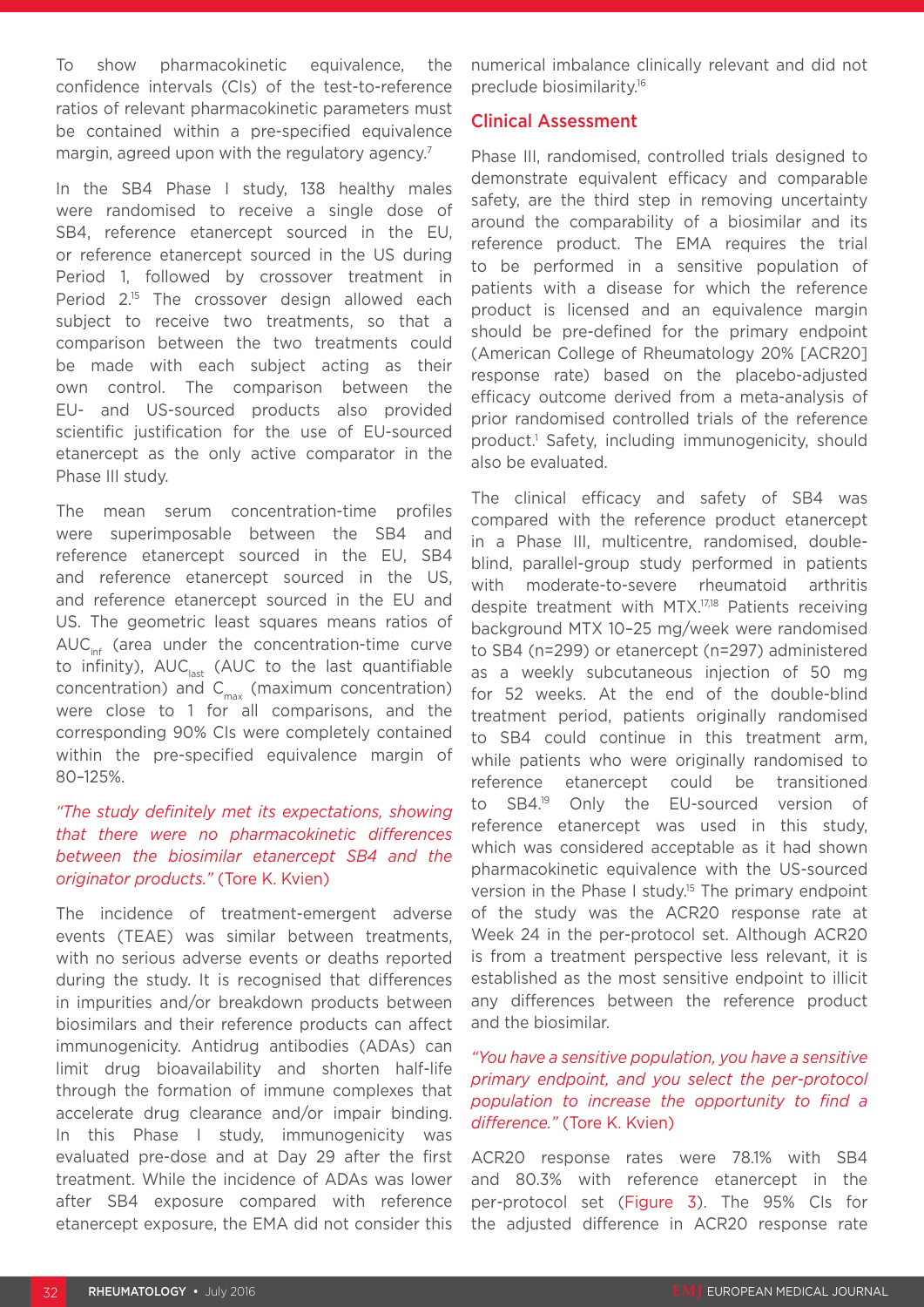fell within the pre-specified equivalence margin of ±15% in both the per-protocol set (95% CI: -9.41 to 4.98%) and the full analysis set (95% CI: -5.24 to 9.07%), indicating therapeutic equivalence between products.17 This equivalence was maintained over time, with the 95% CIs of the adjusted difference in ACR20 response rate at Week 52 also well-contained within ±15% in both the per-protocol set and full analysis set. Furthermore, the time-response curves of SB4 and etanercept in the full analysis set showed that ACR20, 50, and 70 response rates mirrored each other over the 52 weeks of the double-blind phase of the study.18

#### *"It is reassuring that the response curves… before they plateau beyond Week 16–24, they are quite comparable…and maintain the effect up to Week 52."* (Thomas Dörner)

Beyond clinical outcome measures, the modified Total Sharp Score was assessed at Week 52 in both groups.18 The mean change from baseline in modified Total Sharp Score was comparable between the two treatment groups (0.45 for SB4 and 0.74 for reference etanercept).

The overall safety profile between SB4 and reference etanercept was comparable at Week 52.18 There were minimal differences between SB4 and reference etanercept in terms of incidence of TEAEs (58.5% versus 60.3%, respectively), serious adverse events (6.0% versus 5.1%, respectively), TEAEs leading to study discontinuation (5.4% versus 6.7%, respectively), or serious infections (0.3% versus 1.7%, respectively). Injection-site reactions, grouped under the high-level term 'Administration-site reactions', occurred in fewer patients in the SB4 group at 52 weeks (3.7%) than the etanercept group (17.5%). The EMA concluded that this difference could have been at least partly due to an extensive split in the way that such reactions were reported and considered this numerical imbalance between the two arms of no clinical significance.16 Malignancies were reported in four (1.3%) patients in the SB4 group (gastric adenocarcinoma, basal cell carcinoma, breast cancer, and metastatic lung cancer) and in one (0.3%) patient in the reference etanercept group (invasive ductal breast carcinoma). Two deaths were reported in the SB4 group, neither of which were considered related to treatment.

In the SB4 Phase III study, the incidence of ADAs at Week 24 was significantly lower in the SB4 group (0.7%) compared with the reference etanercept group (13.1%; p<0.001).<sup>17</sup> Only one sample from the reference etanercept group had neutralising capacity. The ADAs appeared early (between Week 2 and Week 8), and had mostly disappeared after Week 12. In a re-analysis excluding samples at Weeks 4 and 8, the overall ADA status at Weeks 24 and 52 was comparable and subgroup analyses by ADA status showed no apparent correlation between ADAs and clinical response or safety.16 The evidence from this clinical trial confirmed the analytical and pharmacological data showing biosimilarity between SB4 and reference etanercept.



### Figure 3: American College of Rheumatology response rates (ACR20) at Week 24 in patients treated with SB4 or reference etanercept.

PPS Adjusted difference: -2.22 (95% CI: -9.41 to 4.98), FAS Adjusted difference: 1.92 (95% CI: -5.24 to 9.07), [Predefined equivalence margin: -15 to 15%]

\*One patient was excluded from the FAS due to missing efficacy data at baseline. CI: confidence interval; PPS: per protocol set; FAS: full analysis set; ETN: reference etanercept. *Modified from Emery P et al.17*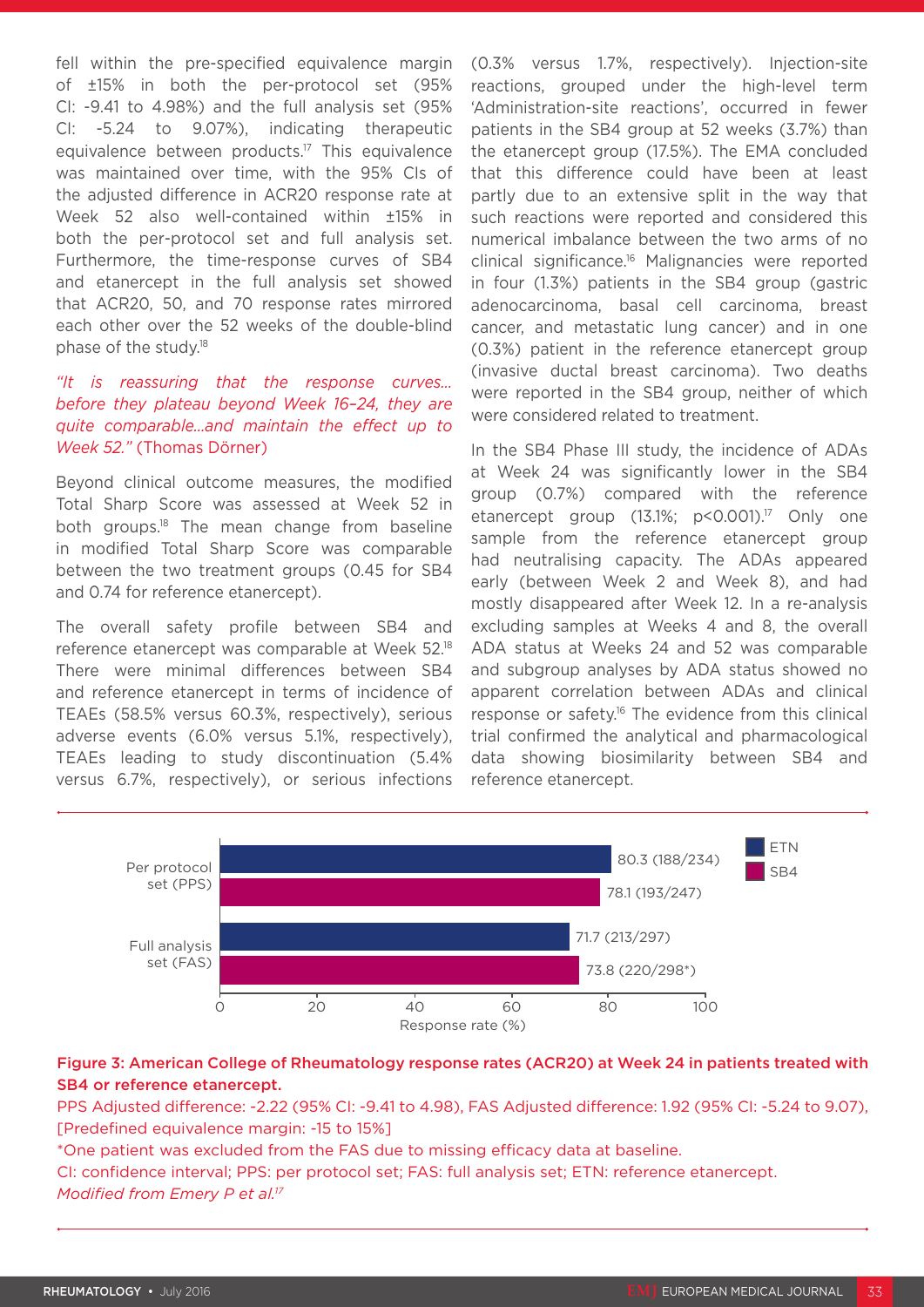## PHARMACOVIGILANCE

As with all pharmaceuticals, rare adverse events may occur in clinical practice that were not detected during clinical trials. Therefore, careful post-marketing pharmacovigilance is important for both biosimilars and reference products. The EMA requires a risk management plan for all biologicals, including biosimilars, and states that all appropriate measures should be taken to clearly identify any biological medicinal product which is the subject of a suspected adverse event report.7

*"It is critical in terms of pharmacovigilance…that you as the clinician know what drug your patient gets…including the batch number…if there is a problem, we should be able to trace it back to which particular product was used."* (Arnold Vulto)

## TRANSITIONING BETWEEN BIOLOGICALS

Transitioning from a reference biological to a biosimilar is becoming an important consideration in rheumatology practice in the EU, particularly in terms of cost savings. Analysis of data from Week 52 to Week 100 of the SB4 Phase III clinical trial demonstrated that transitioning from reference etanercept to SB4 did not result in any loss of efficacy, increase in adverse events, or increase in immunogenicity.19 At present, there is little evidence to guide transitioning to a biosimilar in clinical practice, although real-world data are being collected. For example, the NOR-SWITCH study20 is a non-inferiority, randomised, controlled study being conducted in Norway that is evaluating the maintenance of efficacy following transition from reference infliximab to a biosimilar infliximab (CT-P13) compared with continued treatment with reference infliximab. It is imperative that highquality pharmacovigilance and registry data are collected when transitioning to a biosimilar.

*"We should be collecting more data directly from the patients, who are the real professionals here. They know their disease and their symptoms, and* 

### *they will be the first to notice if there is a difference between what they have been receiving and what they have transitioned to."* (John D. Isaacs)

As with all medicines, patients need to be able to make a fully informed decision about whether to transition from a reference biological to a biosimilar. This includes understanding what a biosimilar is, the pharmacovigilance plan for the product, and the financial implications of transitioning. Organisations such as the International Alliance of Patient Organizations (www.iapo.org.uk) provide clear and informative materials designed to educate patients on biosimilar medications and the implications for their disease management.

*"Patients need to understand that if we can reduce the costs for some drugs, then we will have more resources available for new innovative products."* (Tore K. Kvien)

#### **CONCLUSIONS**

*"Hopefully, with the reduced costs of these drugs, accessibility will be better so that more patients can receive an effective treatment with biologic disease-modifying anti-rheumatic drugs (bDMARDs)."* (Tore K. Kvien)

In the EU, the biosimilar development process is highly rigorous and comprehensive. Physicians can be confident that the EMA provides a thorough evaluation of each biosimilar that reaches regulatory review. Indeed, over the course of this symposium, the proportion of clinicians who would consider transitioning a patient from reference etanercept to a biosimilar increased from 54 to 73% (anonymous audience poll). Biosimilars, such as SB4, are now available in rheumatology clinical practice in the EU and are likely to improve access to rheumatology medicines, reduce costs, and, ultimately, improve health outcomes.

*"We have at least the same quality of treatment, with better access for patients, at lower cost, so a win-win everywhere."* (Arnold Vulto)

#### Footnotes

(\*) Enbrel® is a registered trademark of Wyeth LLC

(\*\*) Full URL for currently-licensed biosimilars in the EU:

http://www.ema.europa.eu/ema/index.jsp?curl=pages/medicines/landing/epar\_search.jsp&mid=WC0b01 ac058001d124&searchTab=searchByAuthType&keyword=Enter%20keywords&searchType=name&already Loaded=true&status=Authorised&jsenabled=false&searchGenericType=biosimilars&orderBy=name&page  $No=1$